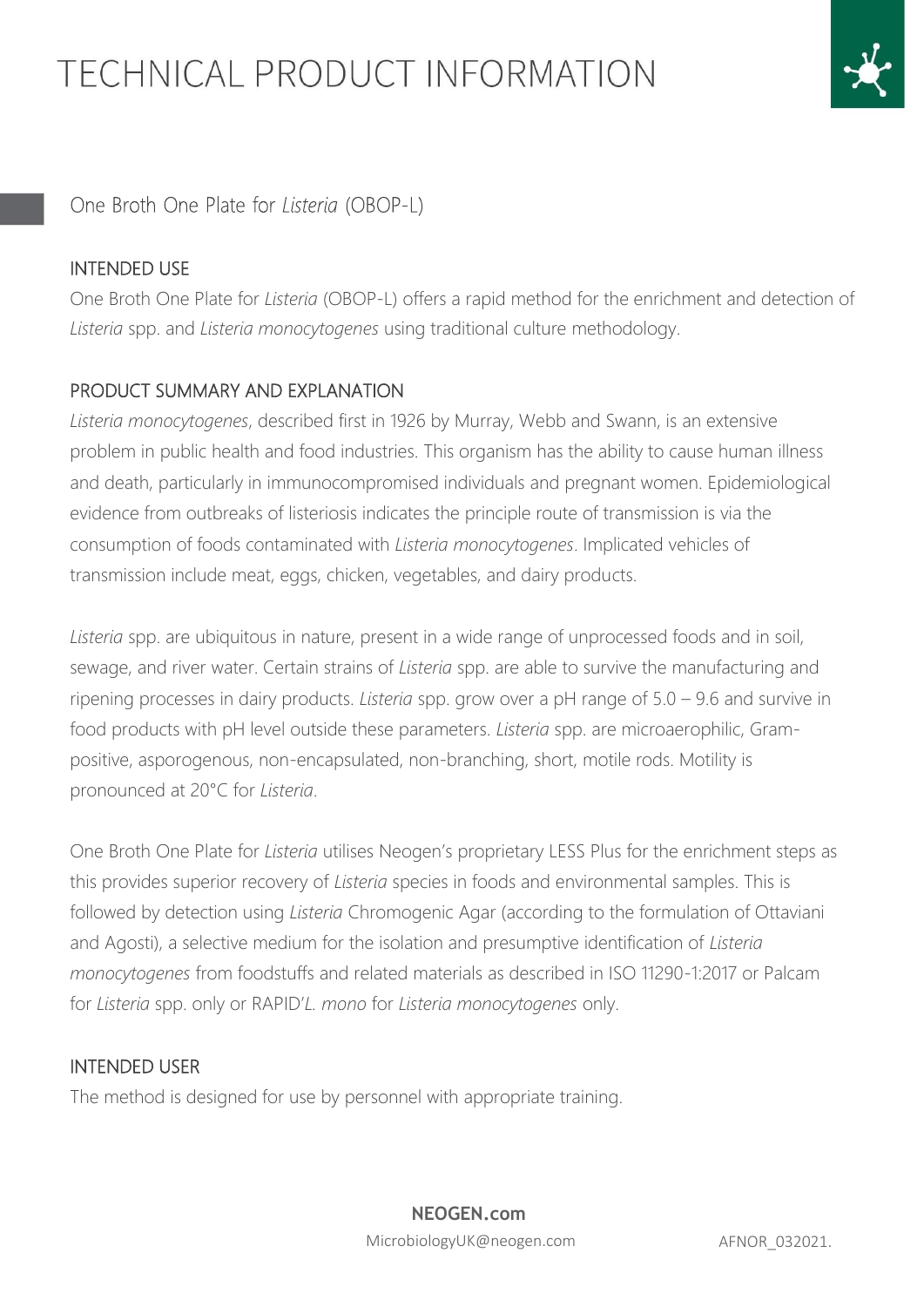

## PRODUCT CODES

| <b>Product Name</b>                     | Format                                | Pack Size                    | <b>Product Code</b>    |
|-----------------------------------------|---------------------------------------|------------------------------|------------------------|
| <b>LESS Plus</b>                        |                                       | 500g                         | <b>NCM0202A</b>        |
|                                         | <b>DCM</b>                            | 5kg                          | <b>NCM0202B</b>        |
|                                         |                                       | 10kg                         | <b>NCM0202C</b>        |
|                                         | Bagged Media                          | $3L \times 3$ bags           | <b>NCM3400</b>         |
|                                         | Ready-to-                             | $20L \times 5$ bags          | <b>NCM3206</b>         |
|                                         | reconstitute                          | 1 x filter unit              | <b>NCM3200</b>         |
|                                         |                                       | LCA (O&A) DCM or RTU         |                        |
|                                         | <b>DCM</b>                            | 500g                         | NCM1004A or equivalent |
| Listeria Chromogenic                    |                                       | 5kg                          | NCM1004B or equivalent |
| Agar according to<br>Ottaviani & Agosti |                                       | 10kg                         | NCM1004C or equivalent |
| LCA (O&A)                               | Pre-poured<br>plates                  | 20 x 90mm plates             | NCM3000 or equivalent  |
| LCA (O&A) DCM Supplements               |                                       |                              |                        |
| Listeria Selective                      |                                       | 10 vials                     |                        |
| diagnostic                              |                                       | (2 x Vials needed per 1L     | <b>NCM4001</b>         |
| supplement                              | LCA(O&A)<br><b>DCM</b><br>Supplements | media)                       |                        |
| Listeria Chromogenic                    |                                       | 10 vials                     |                        |
| Selective supplement                    |                                       | (2 x Vials needed per 1L     | <b>NCM4002</b>         |
|                                         |                                       | media)                       |                        |
|                                         |                                       | <b>PALCAM DCM</b>            |                        |
|                                         | <b>DCM</b>                            | 500g                         | NCM0111A or equivalent |
| <b>PALCAM</b>                           |                                       | 5kg                          | NCM0111B or equivalent |
|                                         |                                       | 10 <sub>kq</sub>             | NCM0111C or equivalent |
| Confirmation                            |                                       |                              |                        |
| <b>Blood Agar Base</b>                  | <b>DCM</b>                            | 500g                         | NCM0040A or equivalent |
|                                         |                                       | 5Kg                          | NCM0040B or equivalent |
|                                         |                                       | 10Kg                         | NCM0040C or equivalent |
| Listeria Carbohydrate                   | <b>RTU</b>                            | L-Rhamnose broth (200 tests) | <b>NCM3800</b>         |
| <b>Confirmation Broths</b>              |                                       | D-Xylose broth (200 tests)   |                        |

\*Pre-poured plates are only available in certain countries. Please ask your Account Manager for further details.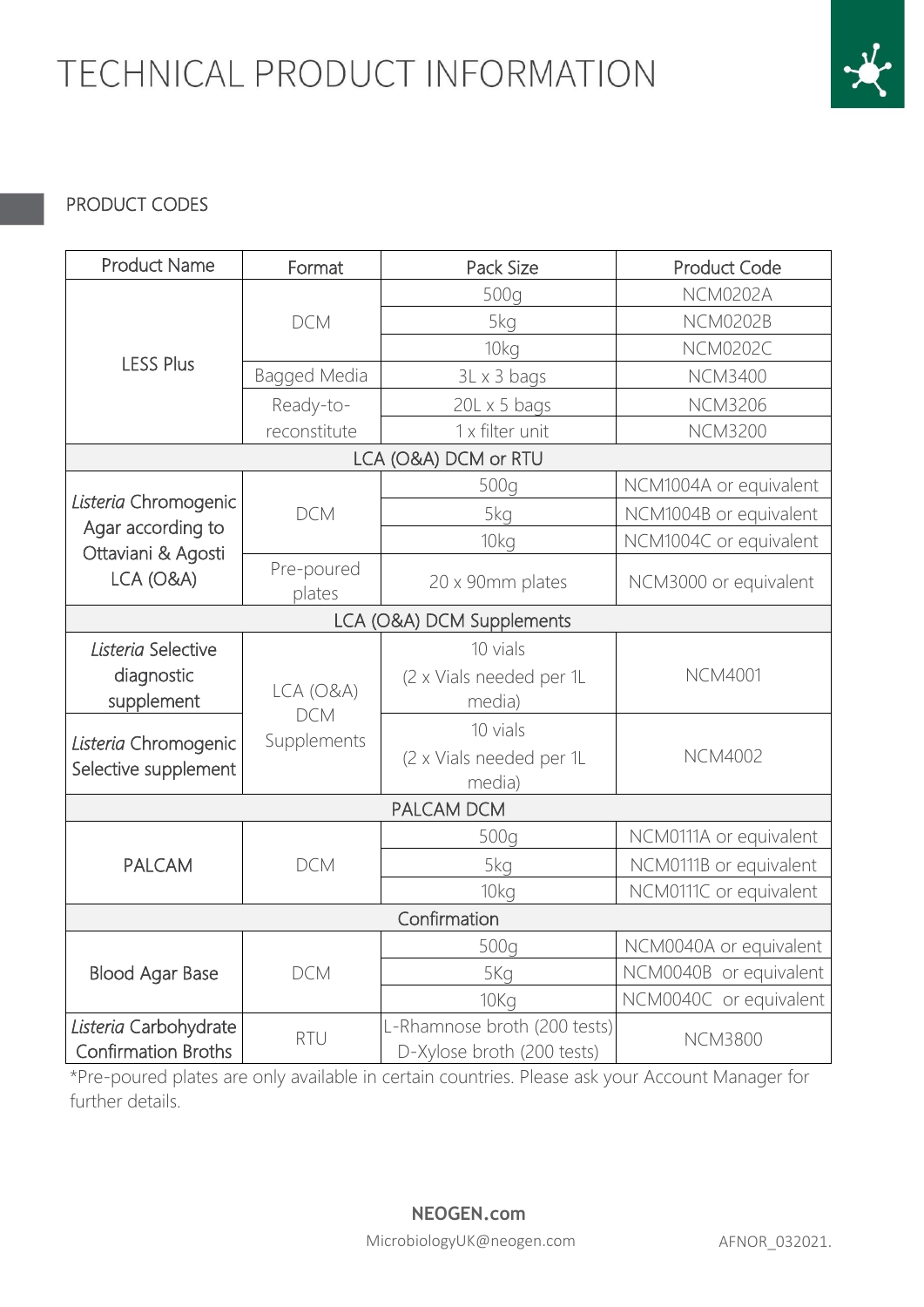

### EQUIPMENT AND MATERIALS REQUIRED

- Stomacher or equivalent
- Stomacher-type bags for sample enrichment. Filter bags are recommended (Neogen item 6827 or equivalent)
- Graduated cylinder, 250 mL (Neogen item 9368 or equivalent)
- 1 L purified water

## TYPICAL FORMULATIONS

Please refer to the specific product information sheets for formulation, reconstitution, QC organisms, interpretation and storage

| <b>LESS Plus</b>                               | g/L  |
|------------------------------------------------|------|
| Peptone                                        | 15.0 |
| <b>Buffer</b>                                  | 15.7 |
| Growth enhancers                               | 8.3  |
| Selective mix                                  | 5.0  |
| Final pH 7.0±0.2 at 25 °C                      |      |
| Listeria Chromogenic Agar (LCA)                | g/L  |
| <b>Enzymatic Digest of Animal Tissue</b>       | 18.0 |
| <b>Enzymatic Digest of Casein</b>              | 6.0  |
| Yeast extract                                  | 10.0 |
| Sodium Pyruvate                                | 2.0  |
| Glucose                                        | 2.0  |
| Magnesium Glycerophosphate                     | 1.0  |
| Magnesium Sulfate (anhydrous)                  | 0.5  |
| Sodium Chloride                                | 5.0  |
| Lithium Chloride                               | 10.0 |
| Disodium Hydrogen Phosphate (anhydrous)        | 2.5  |
| 5-bromo-4-chloro-3-indolyl-β-D-Glucopyranoside | 0.05 |
| Agar                                           | 12.5 |
| Final pH 7.2 $\pm$ 0.2 at 25 °C                |      |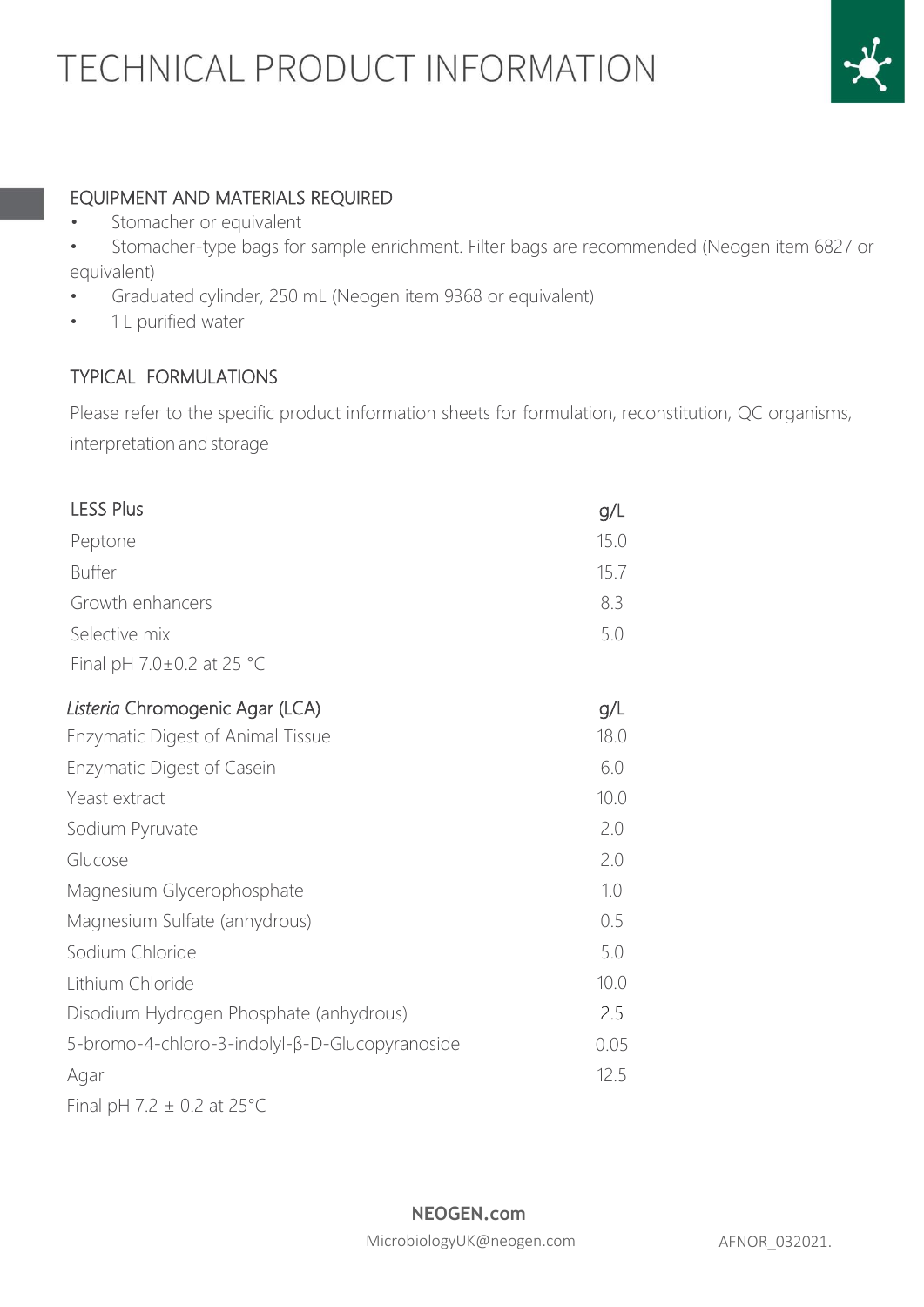

### Method for reconstitution of LESS Plus from DCM

- 1. Dissolve 44 g of NCM0202 in one litre of purified water.
- 2. Heat with frequent agitation to completely dissolve the medium, if necessary.
- 3. Autoclave at 121°C for 15 minutes.

#### Method for reconstitution of LCA (O&A) from DCM

- 1. Suspend 69.5 grams of the medium in 950mL of purified water. Mix thoroughly
- 2. Heat with frequent agitation and boil for one minute to completely dissolve the medium.
- 3. Autoclave at 121°C for 15 minutes.
- 4. Cool to 48-50°C and add 2 vials of reconstituted NCM4002 supplement.
- 5. Add 2 vials of NCM4001 supplement (pre-heated to 48-50°C).
- 6. Mix well with gentle end-over-end mixing and pour into Petri dishes.

#### Expected Cultural Response:

Cultural response on *Listeria* Chromogenic Agar (supplemented with NCM4001 & NCM4002), incubated aerobically at 37±2°C and examined for growth after 44 – 52 hours incubation.

| Microorganism          | <b>WDCM</b>       | Expected results                                              |
|------------------------|-------------------|---------------------------------------------------------------|
| Listeria monocytogenes | 00021             | Good Growth, Blue to blue/green,<br>surrounded by opaque halo |
| Listeria monocytogenes | 00109             | Good Growth, Blue to blue/green,<br>surrounded by opaque halo |
| Escherichia coli       | 00012 or<br>00013 | Inhibited                                                     |
| Enterococcus faecalis  | 00009 or<br>00087 | Inhibited                                                     |
| Listeria innocua       | 00017             | Blue/green colonies without an<br>opaque halo                 |

#### INTERPRETATION

| Growth characteristics on LCA (O&A) |             |                                                  |
|-------------------------------------|-------------|--------------------------------------------------|
| Microorganism                       | Growth      | Colour                                           |
| Listeria monocytogenes              | Good Growth | Blue to blue-green, surrounded by<br>opaque halo |
| Listeria spp.                       | Good Growth | Blue to blue-green, without<br>opaque halo       |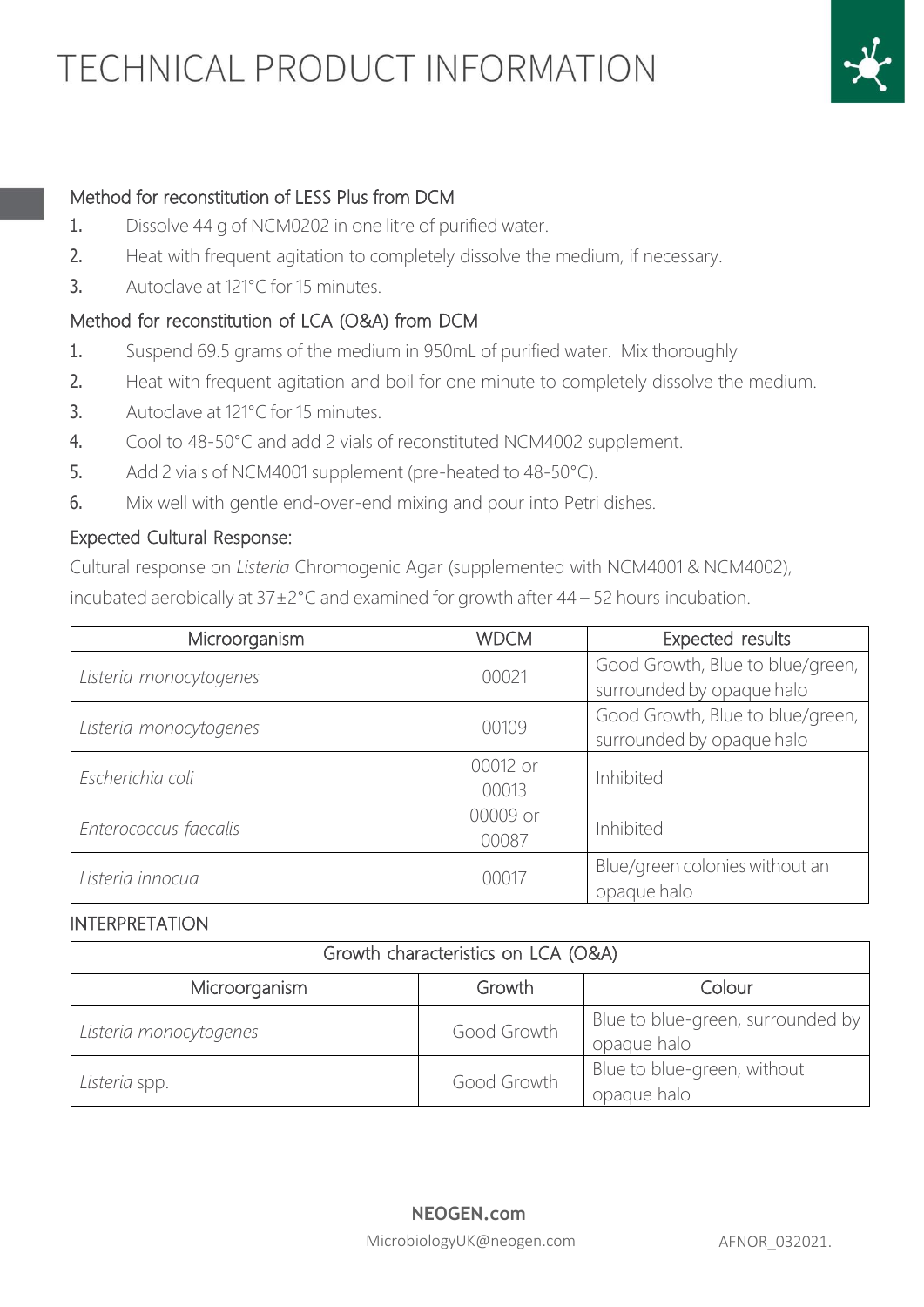

### PRECAUTION:

Refer to SDS.

[https:/www.neogen.com/solutions/microbiology/harlequin-chromogenic-agar-salmonella-esterase/](https://www.neogen.com/solutions/microbiology/harlequin-chromogenic-agar-salmonella-esterase/) 

#### STORAGE

| Product<br>Name  | Format                                   | Storage conditions                                                                                                                                                                                                                                              |
|------------------|------------------------------------------|-----------------------------------------------------------------------------------------------------------------------------------------------------------------------------------------------------------------------------------------------------------------|
| <b>LESS Plus</b> | DCM (as supplied)                        | Store sealed bottle containing the dehydrated medium at 2 -<br>30°C. Once opened and recapped, place container in a low<br>humidity environment at the same storage temperature.<br>Protect from moisture and light by keeping the container<br>tightly closed. |
|                  | DCM (reconstituted)                      | Store in the dark at 2-8°C, use within the same day as<br>prepared.                                                                                                                                                                                             |
|                  | Bagged Media                             | Store in the dark at 2-8°C. Use within stated shelf life.                                                                                                                                                                                                       |
|                  | Ready-to-reconstitute<br>(as supplied)   | Store in the dark at 2-30°C. Use within stated shelf life.                                                                                                                                                                                                      |
|                  | Ready-to-reconstitute<br>(reconstituted) | Store in the dark at 2-30°C for up to 5 days (providing asepsis<br>is maintained)                                                                                                                                                                               |
| Agars            | DCM (as supplied)                        | Store sealed bottle containing the dehydrated medium at 2 -<br>30°C. Once opened and recapped, place container in a low<br>humidity environment at the same storage temperature.<br>Protect from moisture and light by keeping the container<br>tightly closed. |
|                  | DCM (reconstituted)                      | Store in the dark at 2-8°C, use within 7 days of preparation.                                                                                                                                                                                                   |
|                  | Pre-poured plates                        | Store in the dark at 2-30°C. Use within stated shelf life.                                                                                                                                                                                                      |
| Listeria         |                                          | Store in the dark at 2-8 °C until the expiry date. Once                                                                                                                                                                                                         |
| Carbohydrates    | RTU (as supplied)                        | opened, ensure that partially used packs are properly sealed                                                                                                                                                                                                    |
| Confirmation     |                                          | prior to continued storage at 2-8 °C.                                                                                                                                                                                                                           |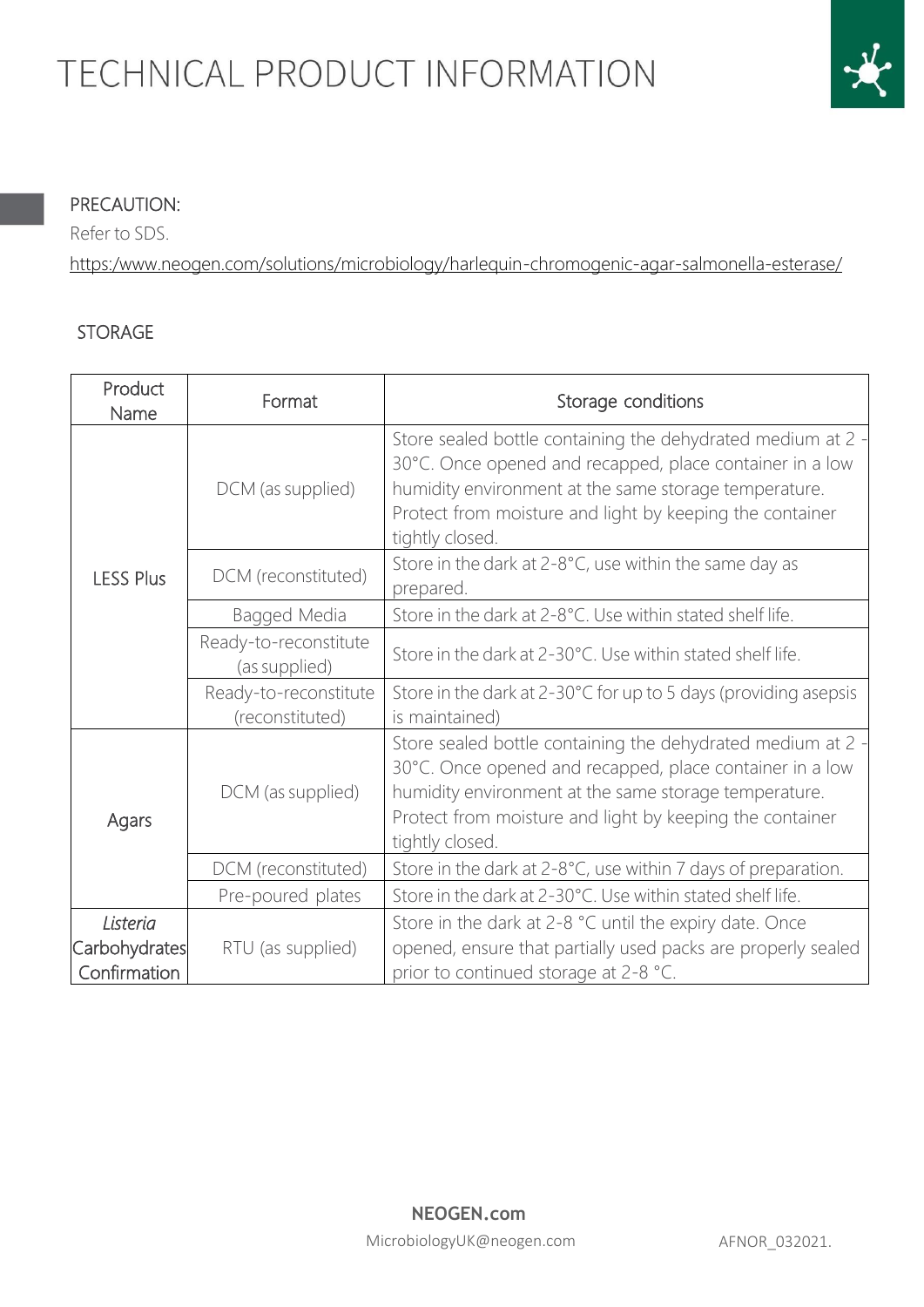

#### FLOW DIAGRAM

*x* g or *x* mL of sample in 9 x *x* mL of LESS Plus broth incubate for 25±3h for *Listeria* spp. or 27±3h for *Listeria monocytogenes* at 30 ±1°C

↓

Detection and isolating 0.1mL on 1 plate and incubate 24h (up to 48h) at  $37\pm2^{\circ}$ C



| Listeria spp.        | Listeria monocytogenes |
|----------------------|------------------------|
| Listeria Chromogenic | Listeria Chromogenic   |
| Aga according to     | Agar according to      |
| Ottaviani & Agosti   | Ottaviani & Agosti     |
| PALCAM               | RAPID'L.mono           |
|                      |                        |

Confirmation of typical *Listeria monocytogenes* (blue/green colonies with opaque halo) using standard tests described in the standardized CEN or ISO methods (NCM0040 and NCM3800) or ANSR methods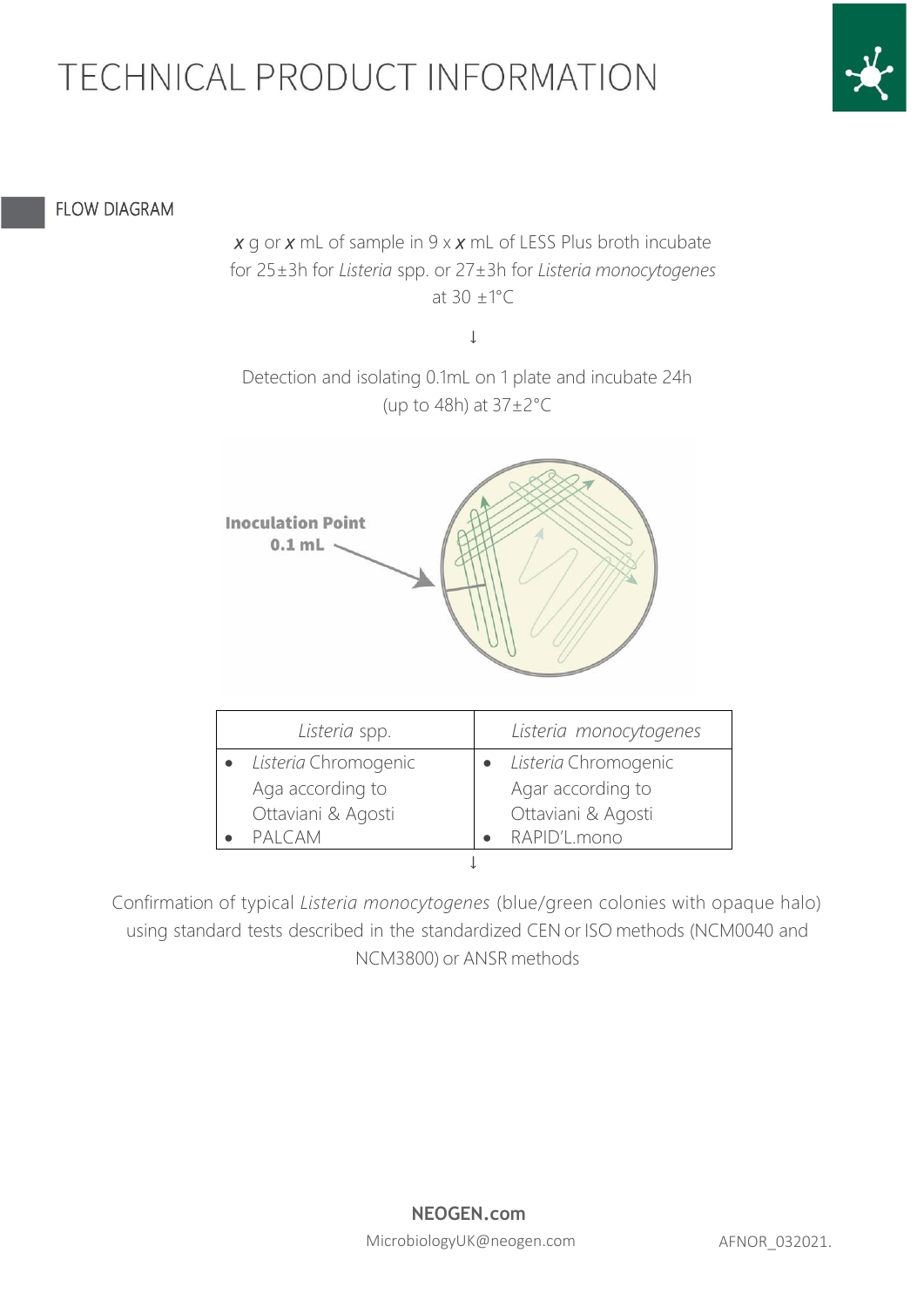

### TEST PROCEDURE

- 1. Weigh *x* g sample in Stomacher-type bag.
- 2. Dilute 1:10 *x* g or *x* mL of sample in 9 x *x* mL of LESS Plus broth, i.e add 25 g or 25 mL of sample in 225mL of LESS Plus broth.

NOTE: For swab testing, the volume of broth should cover the swab sample

- 3. Homogenize in a Stomacher blender
- 4. Incubate the enrichment broth and samples at 30 ± 1°C for 25 ± 3 hours(for *Listeria* spp.) or 27 ± 3hours(for *Listeria monocytogenes*).

NOTE: Samples can be maintained at room temperature for two hours when carrying out the analysis.

NOTE: It is possible to store the enriched LESS Plus broth between 2-8°C for 72 hours maximum, following the last incubation at 30°C.

NOTE: In the context of NF VALIDATION, test portions weighing more than 25g have not been tested.

- 5. Using a sterile inoculating loop, remove 0.1 mL from the LESS Plus enrichment broth and isolate onto the surface of a selective agar plate Agar *Listeria* according Ottaviani and Agosti or Palcam (*Listeria* spp. only) or RAPID'*L. mono* (*Listeria monocytogenes* only). Streak this inoculum with a loop on half of the plate, then streak on the other half of the plate coming back onto the first half as described in the scheme above (4 quadrantstreak method).
- 6. Incubate the plate at  $37\pm2^{\circ}$ C. Read plates after 24 to 48 hours. It is not necessary to prolong incubation to 48 hours for the plates screened at 24 hours whatever the result of the screening, except for PALCAM necessitating 48h for a final reading.

NOTE: Please refer to the specific product information sheets for information on how to read the plates.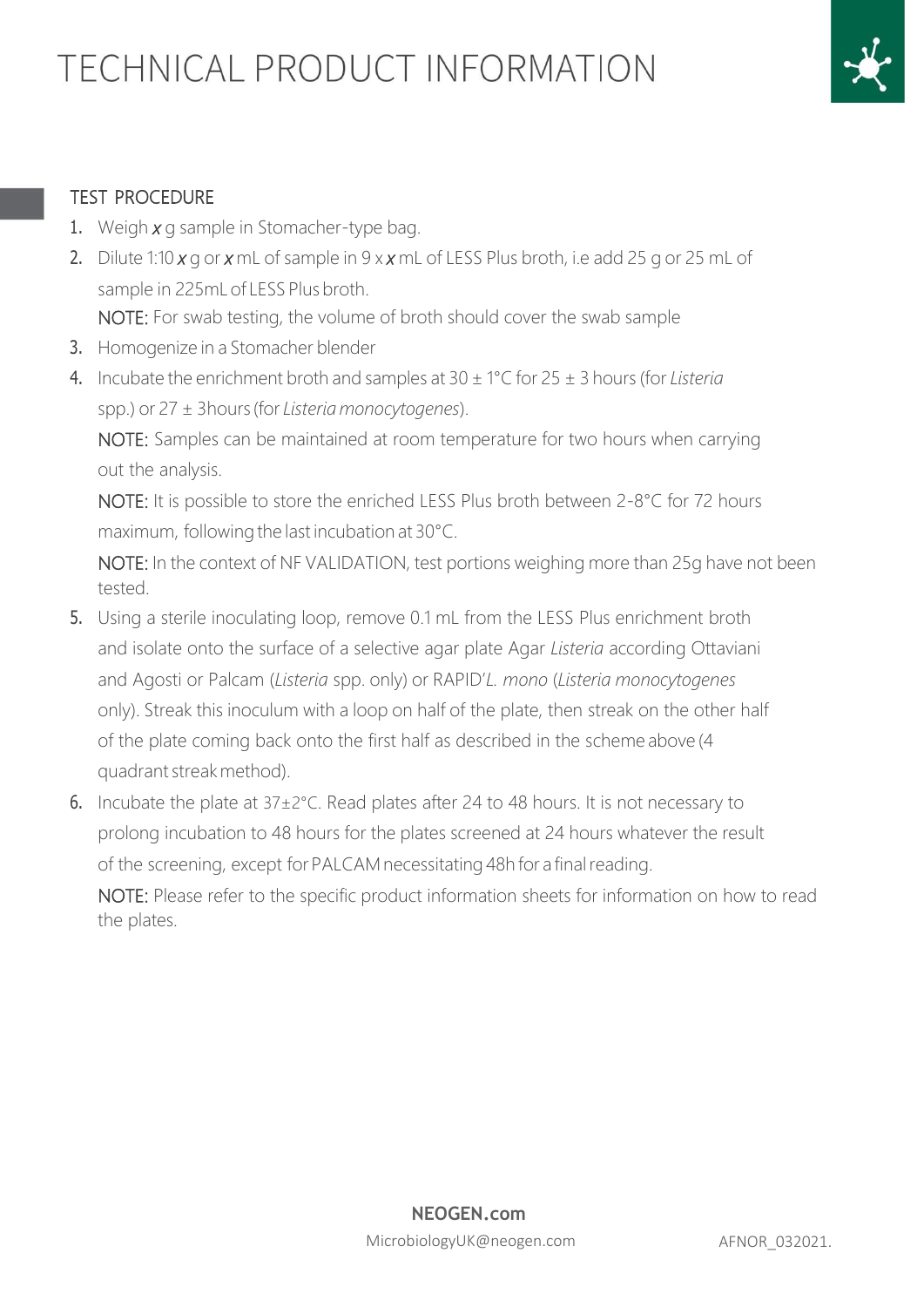

### INTEPRETATION AND CONFIRMATION

Take a reading after 27 ± 3 hours, *Listeria* spp. colonies are blue/green. NOTE: After incubation, the LCA (O&A) plates can be stored in a refrigerator (2-8 °C) for 72 hours, before reading and confirmation.

In the context of standard method confirmation, one isolated colony can be confirmed from the LCA (O&A) plate in one of two ways:

- 1. Using standard tests described in the standardized CEN or ISO methods (e.g. using a carbohydrate utilization test (NCM3800) after a subculture on Blood agar (NCM0040) or TSYEA/TSYEB followed by a haemolytic test).
- 2. Using ISO 16140-6 validated methods and certified, starting from a colony.

In the context of the NF VALIDATION certified method, all positive culture media screening results need to be confirmed by:

- 1. Using the conventional tests described in the methods standardized by CEN or ISO methods (e.g. using a carbohydrate utilization test (NCM3800) after a subculture on Blood agar (NCM0040) or TSYEA/TSYEB followed by a haemolytic test).
- 2. Using ANSR *Listeria* or ANSR *Listeria monocytogenes*. For the confirmation test, it is necessary to start from the LESS Plus enrichment broth after the full enrichment at 30°C.
- 3. Using any ISO 16140-6 validated method.

NOTE: In the event of results that are not in agreement, between the detection method and one of the confirmation options listed above, the laboratory should follow the necessary steps to ensure the validity of their results.

### PRECAUTIONS & LIMITATION OF THE METHOD

- 1. Use good microbiology laboratory practices, such as ISO 7218.
- 2. Please note that colonies of *L. ivanovii* on LCA can give blue colonies and a small zone of precipitation and colonies of *B. cereus* on LCA can give blue colonies, confirmation is mandatory in the context of the NFValidation.
- 3. Please note that some organisms such as *Bacillus cereus*, Enterococci and *Staphylococcus* can present as a target grey/green colour on PALCAM agar, confirmation is mandatory in the context of the NF Validation.
- 4. For precautions and limitations on Rapid'*L. mono* and PALCAM please refer to the respective supplier technical sheet.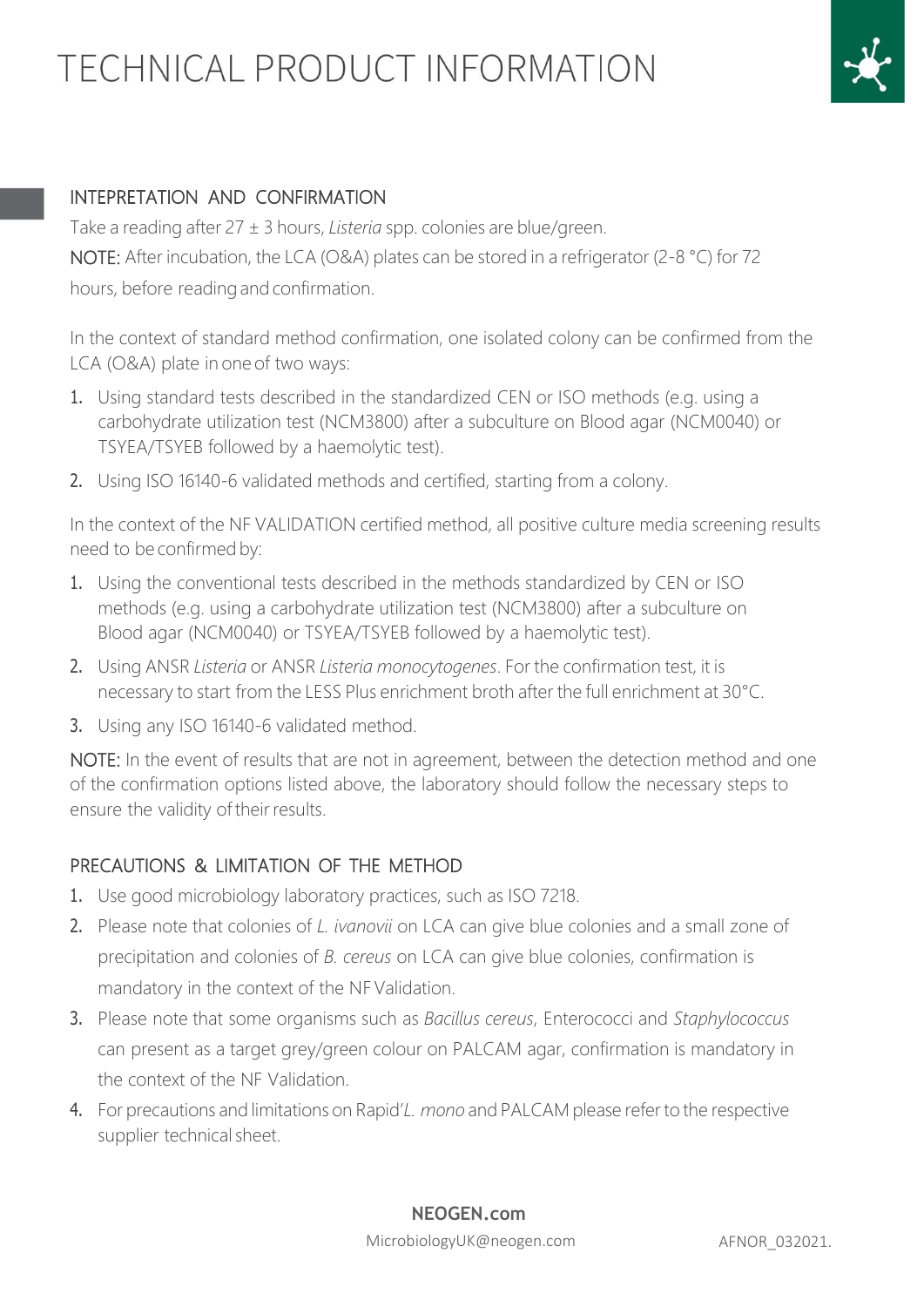

#### DISPOSAL

Enrichment cultures should be disposed of as biohazard waste. The preferred method of treatment for biohazard waste is autoclaving. Items that cannot be autoclaved may be disinfected with bleach solution. Consult with the safety advisor for your facility for detailed instructions.

### CUSTOMER SERVICE

NEOGEN Customer Services and Technical Services can be reached by using the contact information below. Training on this product, and all NEOGEN test kits, is available upon request to your Account Manager.

| <b>Address</b>   | Phone $+44$ (0) 1292 439425  |
|------------------|------------------------------|
| The Dairy School | Fax $+44$ (0) 1292 525 602   |
| Auchincruive     | Email ContactEMEA@NEOGEN.com |
| Ayr, KA6 5HU     |                              |
| Scotland, UK     |                              |

### TERMS AND CONDITIONS

For NEOGENS's full terms and conditions, please visit: NEOGEN.com/Corporate/termsconditions.html.

#### WARRANTY

Neogen Corporation makes no warranty of any kind, either expressed or implied, except that the materials from which its products are made are of standard quality. If any materials are defective, Neogen will provide a replacement of the product. Buyer assumes all risk and liability resulting from the use of this product. There is no warranty of merchantability of this product or of the fitness of the product for any purpose. Neogen shall not be liable for any damages, including special or consequential damage, or expense arising directly or indirectly from the use of this product.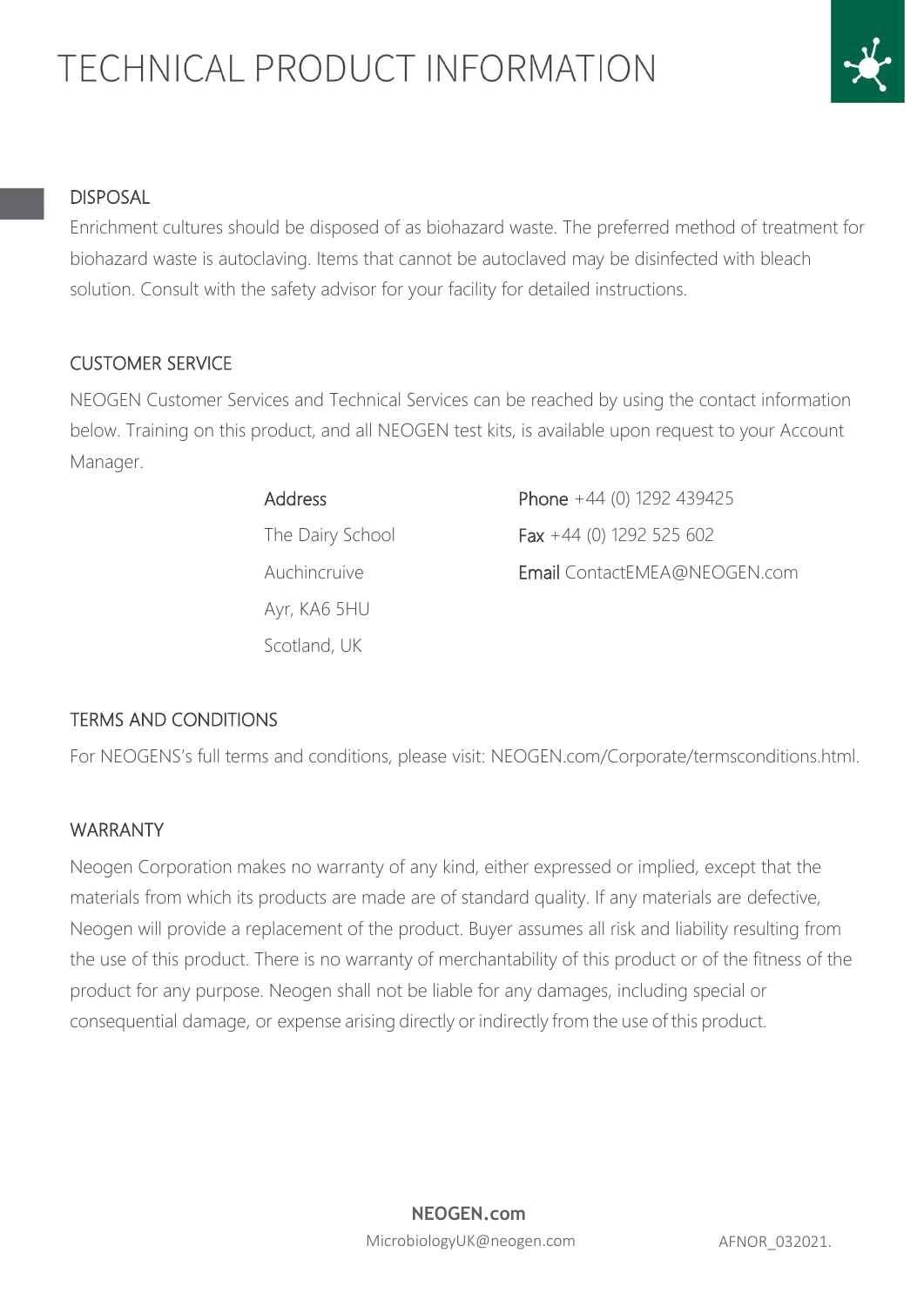# Ĭ

#### VALIDATIONS

1. One Broth One Plate for *Listeria* (OBOP-L) has been certified by NF VALIDATION as an alternative to the reference standard ISO 11290- 1, according to the ISO 16140 part 2 protocol, for the detection of *Listeria s*pp. in all food products for human consumption and in environmental samples.

End of NF VALIDATION: please see the certificate NEO: 35/05-07/16

2. One Broth One Plate for *Listeria monocytogenes* (OBOP-LMO) has beencertified by NF VALIDATION as an alternative to the reference standard ISO 11290-1, according to the ISO 16140 part 2 protocol, for the detection of *Listeria monocytogenes* in all food products for human consumption and in environmental samples. End of NF VALIDATION: please see the certificate NEO: 35/06-07/16